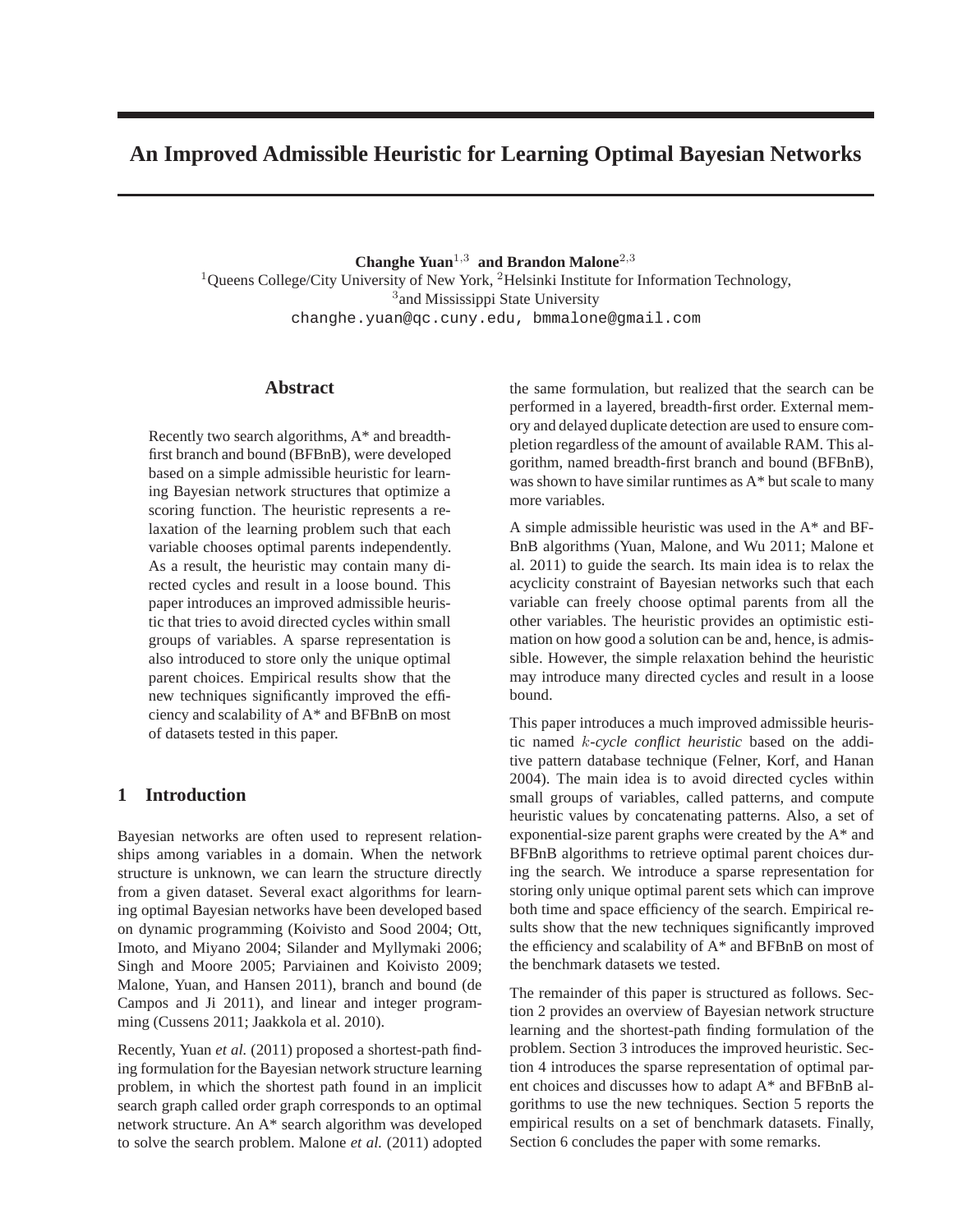### **2 Background**

This section reviews the basics of score-based methods for learning Bayesian network structures.

### **2.1 Learning Bayesian network structures**

A Bayesian network is a directed acyclic graph (DAG) in which the vertices correspond to a set of random variables  $V = \{X_1, ..., X_n\}$ , and the arcs and lack of them represent dependence and conditional independence relations between the variables. The relations are further quantified using a set of conditional probability distributions. We consider the problem of learning a network structure from a dataset  $\mathbf{D} = \{D_1, ..., D_N\}$ , where  $D_i$  is an instantiation of all the variables in V. A scoring function can be used to measure the goodness of fit of a network structure to D. For example, the minimum description length (MDL) scoring function (Rissanen 1978) uses one term to reward structures with low entropy and another to penalize complex structures. The task is to find an optimal structure that minimizes the MDL score. MDL is decomposable (Heckerman 1998), i.e., the score for a structure is simply the sum of the scores for each variable. All algorithms we describe here assume the scoring function is decomposable. The remainder of the paper assumes the use of MDL score, but our method is equally applicable to other decomposable scoring functions, such as AIC, BIC or BDe.

#### **2.2 The shortest-path finding formulation**

Yuan *et al.* (2011) formulated the above structure learning problem as a shortest-path finding problem. Figure 1 shows the *implicit* search graph for four variables. The top-most node with the empty set is the *start* search node, and the bottom-most node with the complete set is the *goal* node. An arc from U to U  $\{X\}$  in the graph represents generating a successor node by adding a new variable  $\{X\}$  to the existing variables U; the cost of the arc is equal to the cost of selecting the optimal parent set for  $X$  out of  $U$ , and is computed by considering all subsets of U, i.e.,

$$
BestScore(X, \mathbf{U}) = \min_{P A_X \subseteq \mathbf{U}} score(X|PA_X).
$$

With the search graph thus specified, each path from the start node to the goal is an ordering of the variables in the order of their appearance. That is why the search graph is also called an *order graph*. Because each variable only selects optimal parents from the preceding variables, putting together all the optimal parent choices of a particular ordering generates a valid Bayesian network that is optimal for that specific ordering. The shortest path among all possible paths corresponds to a global optimal Bayesian network.

During the search of the order graph, we need to compute the cost for each arc being visited. We use another data



Figure 1: An order graph of four variables

structure called *parent graph* for retrieving the costs. The parent graph for variable X consists of all subsets of  $V \setminus$  $\{X\}$ . Figure 2 shows the parent graph for  $X_1$ . Figure 2(a) shows a parent graph containing the raw scores for using each subset as the parent set of  $X_1$ , while Figure 2(b) shows the optimal scores after propagating the best scores from top to bottom in the graph. For the arc from U to  $U \cup \{X\}$ , we find its score by looking up the parent graph of variable  $X$  to find the node that contains  $U$ .

Various search methods as well as dynamic programming have been applied to solve the shortest-path finding problem (Malone, Yuan, and Hansen 2011; Malone et al. 2011; Yuan, Malone, and Wu 2011). In (Yuan, Malone, and Wu 2011), an A\* search algorithm was proposed based on the following admissible heuristic function.

**Definition 1.** *Let* U *be a node in the order graph, its heuristic value is*

$$
h(\mathbf{U}) = \sum_{X \in \mathbf{V} \setminus \mathbf{U}} BestScore(X, \mathbf{V} \setminus \{X\}).
$$
 (1)

The A\* algorithm is shown to be much more efficient than existing dynamic programming algorithms. However, A\* requires all the search information, including parent and order graphs, to be stored in RAM during the search, which makes the algorithm easily run out of memory for large datasets. Malone et al. (2011) developed a breadth-first branch and bound (BFBnB) algorithm to search the order graph in a layered, breadth-first order. By carefully coordinating the parent and order graphs, most of the search information can be stored on disk and are only processed incrementally after being read back to RAM when necessary. The BFBnB algorithm was shown to be as efficient as the A\* algorithm but was able to scale to much larger datasets. Theoretically, the scalability of the BFBnB algorithm is only limited by the amount of disk space available.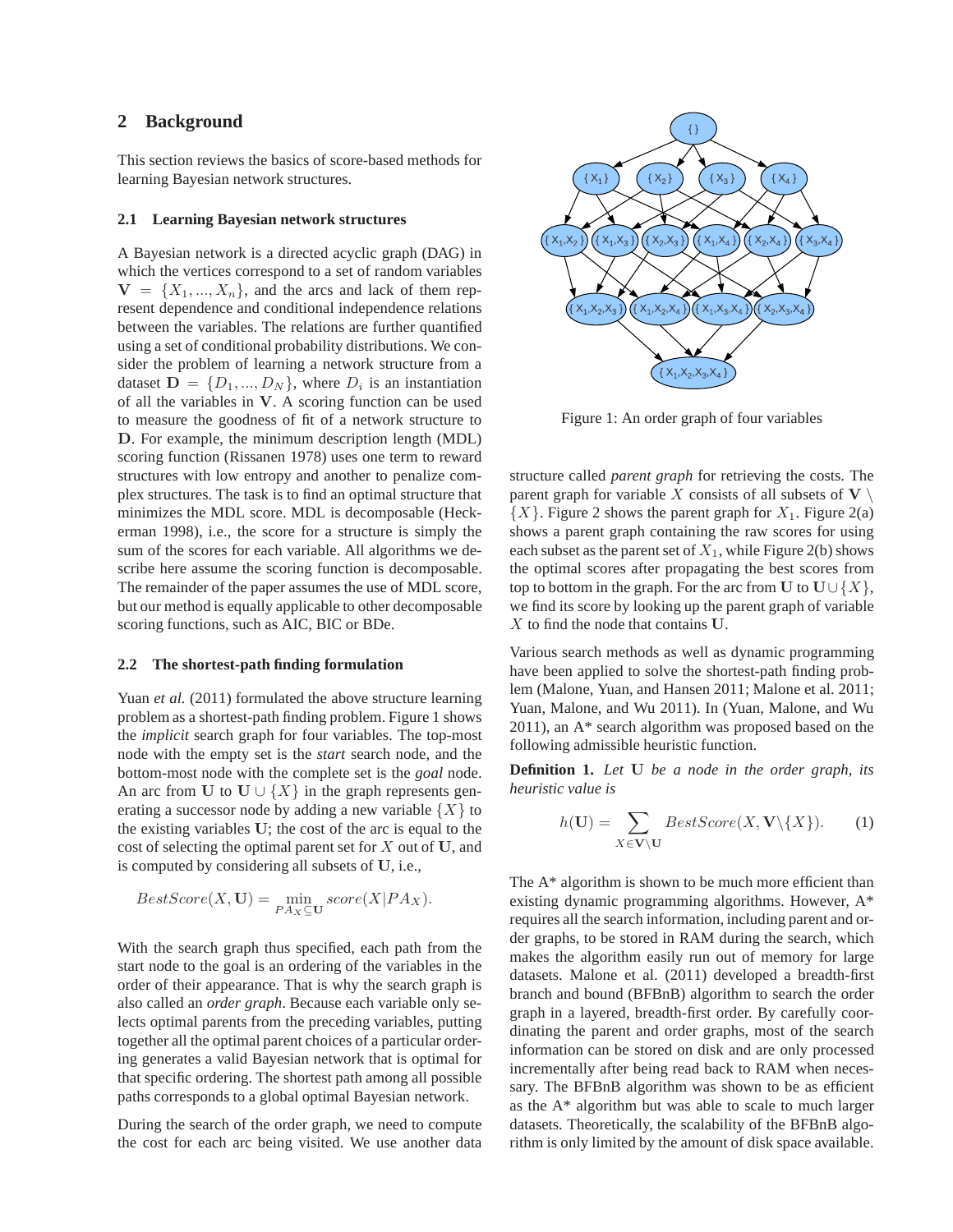

Figure 2: A sample parent graph for variable  $X_1$ . (a) The raw scores for all the parent sets. The first line in each node gives the parent set, and the second line gives the score of using all of that set as the parents for  $X_1$ . (b) The optimal scores for each candidate parent set. The second line in each node gives the optimal score using some subset of the variables in the first line as parents for  $X_1$ . (c) The unique optimal parent sets and their scores. The pruned parent sets are shown in gray. A parent set is pruned if any of its predecessors has an equal or better score.

### **3 An Improved Admissible Heuristic**

The heuristic function defined in Equation 1 is based on a classic approach to designing admissible heuristics. Pearl (1984) pointed out that the optimal solution to a relaxed problem can be used as an admissible bound for the original problem. For structure learning, the original problem is to learn a Bayesian network that is an *acyclic* directed graph (DAG). Equation 1 relaxes the problem by completely ignoring the acyclicity constraint, so all *directed graphs* are allowed. This paper aims to improve the heuristic by enforcing partial acyclicity. We will first motivate our approach using a small example. We then describe the specifics of the new heuristic.

### **3.1 A motivating example**

According to Equation 1, the heuristic estimate of the start node in the order graph allows each variable to choose optimal parents from all the other variables. Suppose the optimal parents for  $X_1$ ,  $X_2$ ,  $X_3$ ,  $X_4$  are  $\{X_2, X_3, X_4\}$ ,  ${X_1, X_4}, {X_2}, {X_3}$  respectively. These parent choices are shown as the directed graph in Figure 3. Since the acyclicity constraint is ignored, directed cycles are introduced, e.g., between  $X_1$  and  $X_2$ . However, we know the final solution cannot have cycles; three scenarios are possible between  $X_1$  and  $X_2$ : (1)  $X_2$  is a parent of  $X_1$  (so  $X_1$ ) cannot be a parent of  $X_2$ ), (2)  $X_1$  is a parent of  $X_2$ , or (3) neither of the above is true. The third case is dominated by the other two cases because of the following theorem.

**Theorem 1.** *Let* U *and* V *be two candidate parent sets for* X, and  $U \subset V$ , then  $BestScore(X, V)$  <  $BestScore(X, U)$ .

This theorem has appeared in many earlier papers, e.g. (Teyssier and Koller 2005; de Campos and Ji 2010), and simply means that an equal or better score can be ob-



Figure 3: A directed graph representing the heuristic estimate for the start search node.

tained if a larger set of parent candidates is available to choose from. The third case cannot provide a better value than the other two cases because one of the variables must have fewer parents to choose from. Between the first two cases it is unclear which one is better, so we take the minimum of them. Consider the first case first: We have to delete the arc  $X_1 \rightarrow X_2$  to rule out  $X_1$  as a parent of  $X_2$ . Then we have to let  $X_2$  to rechoose optimal parents from  $\{X_3, X_4\}$ , that is, we must check all the parent sets not including  $X_1$ ; the deletion of the arc alone cannot produce the new bound. The total bound of  $X_1$  and  $X_2$  is computed by summing together the original bound of  $X_1$  and the new bound of  $X_2$ . We call this total bound  $b_1$ . The second case is handled similarly; we call that total bound  $b_2$ . Because the joint heuristic for  $X_1$  and  $X_2$  must be optimistic, we compute it as the minimum of  $b_1$  and  $b_2$ . Effectively we have considered all possible ways to break the cycle and obtained a new but improved heuristic value. The new heuristic is clearly admissible, as we still allow cycles among other variables.

Often, the simple heuristic introduces multiple cycles. The graph in Figure 3 also has a cycle between  $X_2$  and  $X_4$ . This cycle shares  $X_2$  with the earlier cycle; we say they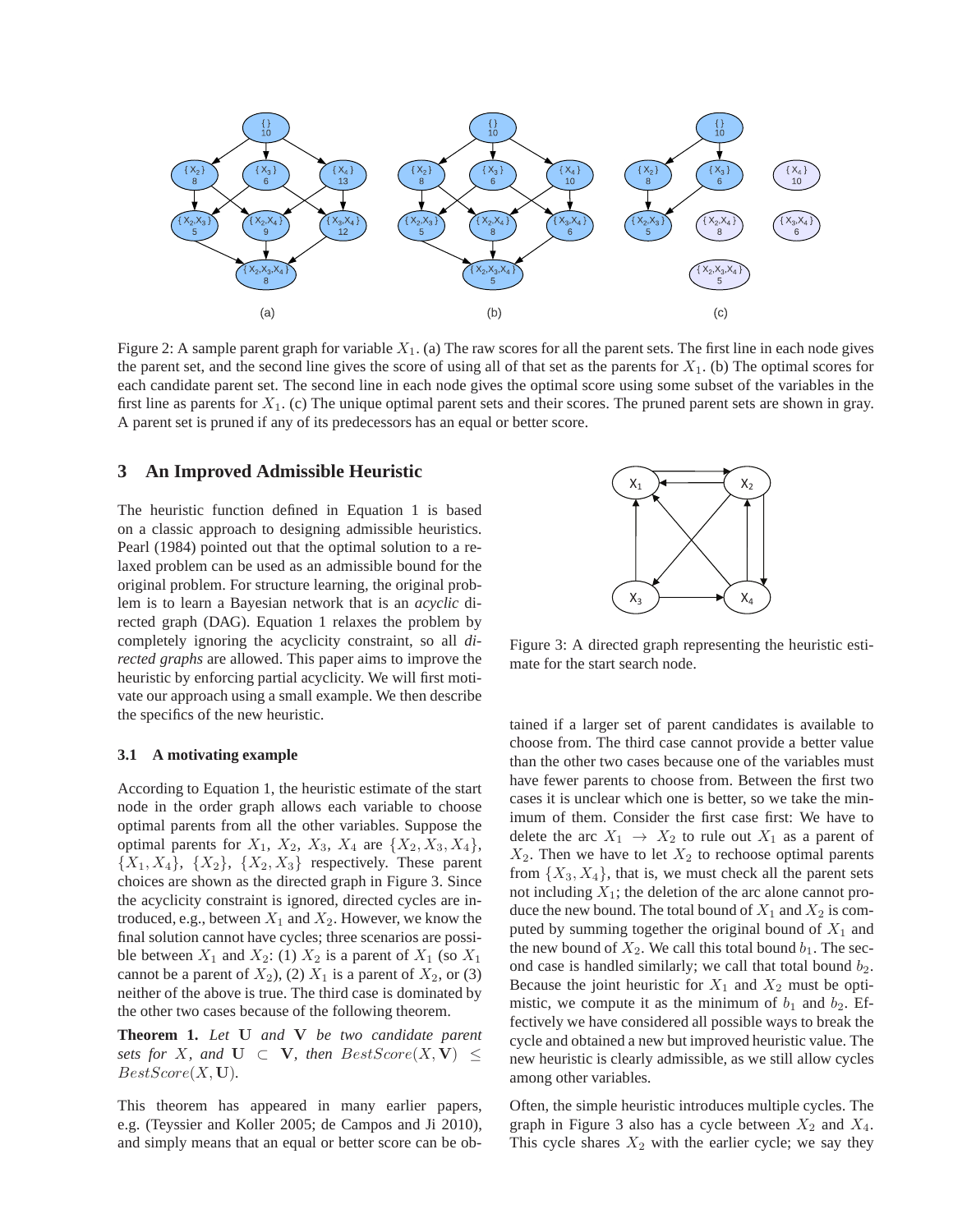*overlap*. Overlapping cycles cannot be broken independently. For example, suppose we break the cycle between  $X_1$  and  $X_2$  by setting the parents of  $X_2$  to be  $\{X_3\}$ . This effectively breaks the cycle between  $X_2$  and  $X_4$  as well, but introduces a new cycle between  $X_2$  and  $X_3$ . As described in more detail shortly, we divide the variables into non-overlapping groups and focus only on avoiding cycles within each group. So if  $X_2$  and  $X_3$  are in different groups, they are allowed to form a cycle.

### **3.2 The** k**-cycle conflict heuristic**

The idea above can be generalized to compute the joint heuristics for all groups of variables with a size up to  $k$ by avoiding cycles within each group. We call the resulting technique the k*-cycle conflict heuristic*. Note that Equation 1 is a special case of this new heuristic, as it simply contains heuristics for the individual variables  $(k=1)$ . The new heuristic is an application of the *additive pattern database* technique (Felner, Korf, and Hanan 2004). We first have to explain what *pattern database* (Culberson and Schaeffer 1998) is. Pattern database is an approach to computing an admissible heuristic for a problem by solving a relaxed problem. As an example, the 15 sliding tile puzzle can be relaxed to only contain the tiles 1-8 by removing the other tiles. Because of the relaxation, multiple states of the original problem are mapped to one state in the *abstract* state space of the relaxed problem. Each abstract state is called a *pattern*, and the exact costs for solving all the abstract states are stored in a pattern database; each cost can be retrieved as an admissible heuristic for any consistent state in the original state space. Furthermore, we can relax the problem in different ways and obtain multiple pattern databases. If the solutions to a set of relaxed problems are independent, the problems are said to have no interactions between them. Again consider 15-puzzle, we can also relax it to only contain the tiles 9-15. This relaxation can be solved independently from the previous one, as they do not share puzzle movements. The costs of their pattern databases can be *added* together to obtain an admissible heuristic, hence the name additive pattern databases.

In the learning problem, a pattern is defined as a set of variables, and its cost is the joint heuristic of the variables involved. The costs of two patterns sharing no variables can be added together to obtain an admissible heuristic because of the decomposability of the scoring function.

We do not need to explicitly break cycles to compute the k-cycle conflict heuristic. The following theorem offers a straightforward approach to computing the heuristic.

**Theorem 2.** *The cost of the pattern* U *is equal to the shortest distance from the node*  $V \setminus U$  *to the goal node in the order graph.*

The theorem can be proven by noting that avoiding cycles between the variables in U is equivalent to finding an optimal ordering of the variables with the best joint score, and the different paths from  $V \setminus U$  to the goal correspond to the different orderings of the variables, among which the shortest path thus corresponds to the optimal ordering. Again consider the example in Figure 3. The joint heuristic for the pattern  $\{X_1, X_2\}$  is equal to the shortest distance from the node  $\{X_3, X_4\}$  to the goal in Figure 1. Therefore, the new heuristic can be computed by finding the shortest distances from all the nodes in the last  $k$  layers of the order graph to the goal. We will describe a backward search algorithm for computing the heuristic in Section 4.2.

Furthermore, the *difference* between the cost of the pattern U and the simple heuristic of  $V \setminus U$  indicates the amount of improvement brought by avoiding cycles within the pattern. The differential cost can thus be used as a quality measure for ordering the patterns and for choosing patterns that are more likely to result in a tighter heuristic. Also, we can discard any pattern that does not introduce additional improvement over any of its subset patterns. The pruning can significantly reduce the size of a pattern database and improve the efficiency of accessing the database.

#### **3.3 Computing the heuristic for a search node**

Once the k-cycle conflict heuristic is computed, we can use it to calculate the heuristic value for any node during the search. For a node U, we need to partition  $V \setminus U$  into a set of non-overlapping patterns, and sum their costs together as the heuristic value. There are potentially many ways to do the partition; ideally we want to find the one with the highest total cost, which represents the most accurate heuristic value. The problem of finding the optimal partition can be formulated as *maximum weighted matching* problem (Felner, Korf, and Hanan 2004). For  $k = 2$ , we can define a graph in which each vertex represents a variable, and each edge between two variables representing the pattern containing the same variables with an edge weight equal to the cost of the pattern. The goal is to select a set of edges from the graph so that no two edges share a vertex and the total weight of the edges is maximized. The matching problem can be solved in  $O(n^3)$  time (Papadimitriou and Steiglitz 1982), where  $n$  is the number of vertices.

For  $k > 2$ , we have to add *hyperedges* to the matching graph for connecting up to k vertices to represent larger patterns. The goal becomes to select a set of edges and hyperedges to maximize the total weight. However, the threedimensional or higher-order maximum weighted matching problem is NP-hard (Garey and Johnson 1979). That means we have to solve an NP-hard problem when calculating the heuristic value for a search node.

To alleviate the potential inefficiency, we elect to use a greedy method to compute the heuristic value. The method sequentially chooses patterns based on their quality. Consider the node U; the unsearched variables are  $V \setminus U$ . We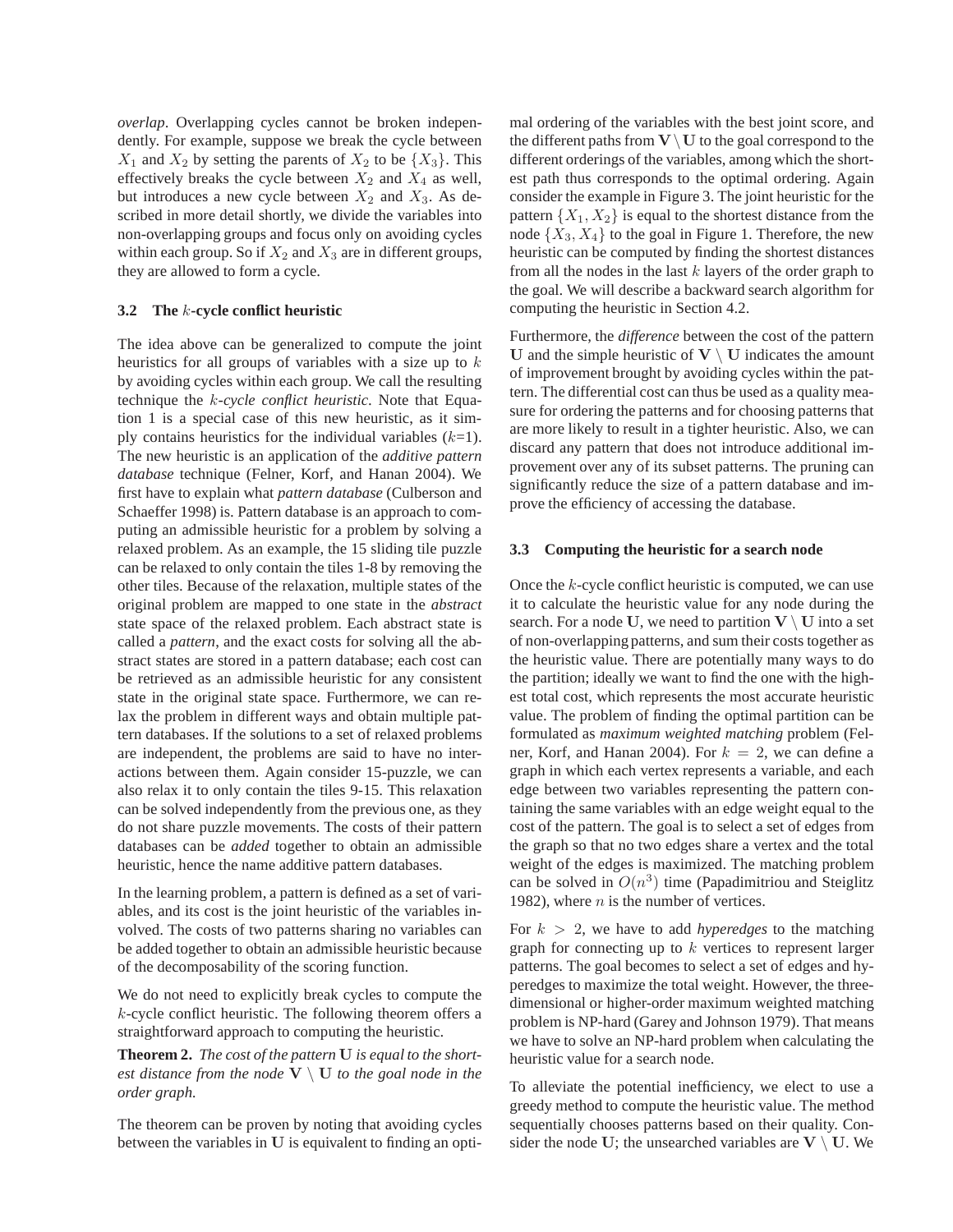first choose the pattern with the highest differential cost from all patterns that are subsets of  $V \setminus U$ . We repeat this process by choosing the next pattern for the remaining unsearched variables until all the variables are covered. The total cost of the chosen patterns is used as the heuristic value for the node U.

### **3.4 Dynamic and static pattern databases**

The version of the  $k$ -cycle conflict heuristic introduced above is an example of the *dynamically partitioned pattern database* (Felner, Korf, and Hanan 2004), as the patterns are dynamically selected during the search algorithm. We refer to it as *dynamic pattern database* for short. A potential drawback of dynamic pattern databases is that, even using the greedy method, computing a heuristic values is still more expensive than the simple heuristic in Equation 1. Consequently, the running time can be longer even though the tighter heuristic results in more pruning and fewer expanded nodes.

We can resort to another version of the  $k$ -cycle conflict heuristic based on the *statically partitioned pattern database* technique (Felner, Korf, and Hanan 2004). The idea is to statically divide all the variables into several groups, and create a separate pattern database for each group. Consider a problem with variables  $\{X_1, ..., X_8\}$ . We simply divide the variables into two equal-sized groups,  $\{X_1, ..., X_4\}$  and  $\{X_5, ..., X_8\}$ . For each group, say  $\{X_1, ..., X_4\}$ , we create a pattern database that contains the costs of *all* subsets of  $\{X_1, ..., X_4\}$  and store them as a hash table. We refer to this heuristic as the *static pattern database* for short.

It is much simpler to use static pattern databases to compute a heuristic value. Consider the node  $\{X_1, X_4, X_8\}$ ; the unsearched variables are  $\{X_2, X_3, X_5, X_6, X_7\}$ . We divide these variables into two patterns  $\{X_2, X_3\}$  and  ${X_5, X_6, X_7}$  according to the static grouping. We then simply look up the costs of these two patterns in the pattern databases and sum them together as as the heuristic value for the node. Better yet, every search step only processes one variable and affects one pattern, so computing the heuristic value can be done incrementally.

### **4 The Search Algorithms**

Both computing the k-cycle conflict heuristic and solving the shortest-path finding problem requires us to search the order graph. The searches further require the parent graphs to be calculated in advance or during the search. In this section, we first introduce a sparse representation of the parent graphs. We then discuss how to search the order graph backward to compute the k-cycle conflict heuristic, and forward to solve the shortest path-finding problem by adapting the A\* and BFBnB algorithms.

| $\mathfrak{m}$<br>pur<br>$c_{1}u_{2}$ | $\Omega$ | υ |     |
|---------------------------------------|----------|---|-----|
| $\sim$ $\sim$ $\sim$ $\sim$<br>・ひひ    |          |   | * ∿ |

Table 1: Sorted scores and parent sets for  $X_1$  after pruning parent sets which are not possibly optimal.

| $parents_{X_1}$ | $\Omega$ | $\Omega$ |  |
|-----------------|----------|----------|--|
|                 |          |          |  |
|                 |          |          |  |
|                 |          |          |  |

Table 2: The *parents* $_X(X_i)$  bit vectors for  $X_1$ . A "1" in line  $X_i$  indicates that the corresponding parent set includes variable  $X_i$ , while a "0" indicates otherwise. Note that, after pruning, none of the optimal parent sets include  $X_4$ .

#### **4.1 Sparse representation of parent graphs**

The parent graph for each variable  $X$  exhaustively enumerates the optimal scores for all subsets of  $V \setminus \{X\}$ . Naively, this approach requires storing  $n2^{n-1}$  scores and parent sets. Due to Theorem 1, however, the number of *unique* optimal parent sets is often far smaller. For example, Figure 2(b) shows that each score may be shared by several nodes in a parent graph. The parent graph representation will allocate space for this repetitive information, resulting in waste of space.

Instead of storing the complete parent graphs, we propose a sparse representation which *sorts* all the *unique* parent scores for each variable  $X$  in a list, and also maintain a parallel list that stores the associated optimal parent sets. We call these sorted lists  $scores_X$  and  $parents_X$ . Table 1 shows the sorted lists for the parent graph in Figure 2(b). In essence, this allows us to store and efficiently process only scores in Figure 2(c). We do not have to create the full parent graphs before realizing some scores can be pruned (post-pruning). For example, we can use the following theorem (Tian 2000) to prune some scores before even computing them (pre-pruning).

**Theorem 3.** *In an optimal Bayesian network based on the MDL scoring function, each variable has at most*  $\log(\frac{2N}{\log N})$  parents, where N is the number of data points.

Because of the pruning of duplicate scores, the sparse representation requires much less memory than storing all the possible parent sets and scores. As long as  $\|{}scores(X)\|$  <  $C(n-1, \frac{n}{2})$ , it also requires less memory than the BFBnB algorithm for X. In practice,  $\|{} \textit{scores}_X \|$  is almost always smaller than  $C(n-1, \frac{n}{2})$  by several orders of magnitude. So this approach offers (usually substantial) memory savings compared to previous best approaches. In addition, the sparse representation is also much more efficient to create because of the pre-pruning.

The key operation in parent graphs is querying the opti-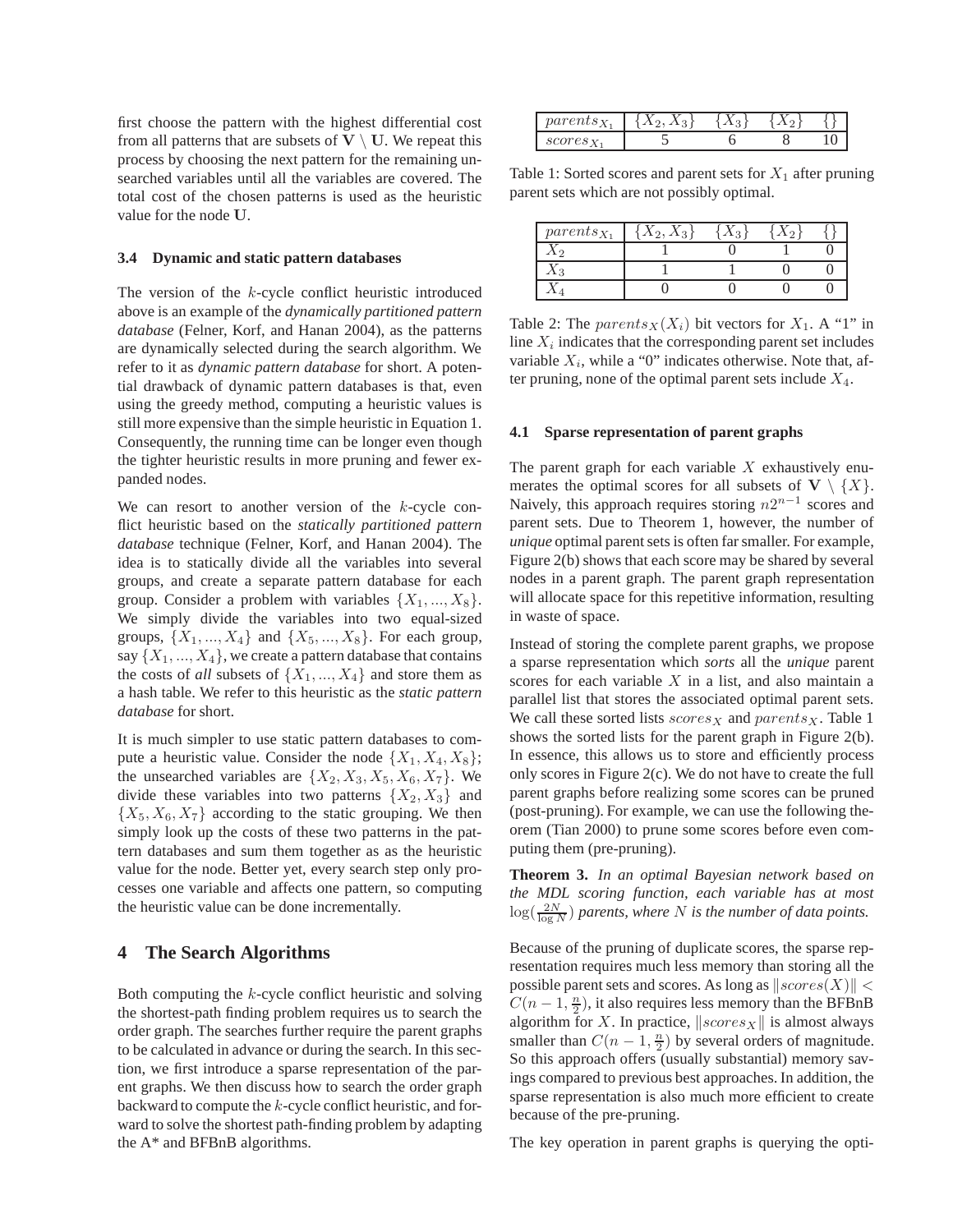| $parents_{X_1}$            | $\Lambda_2, \Lambda_3$ | $\Omega$ |  |
|----------------------------|------------------------|----------|--|
| $valid_{X_1}$              |                        |          |  |
| $\sim X_3$                 |                        |          |  |
| $valid_{\mathbf{Y}}^{new}$ |                        |          |  |

Table 3: The result of performing the bitwise operation to exclude all parent sets which include  $X_3$ . A "1" in the  $valid_{X_1}$  bit vector means that the parent set does not include  $X_3$  and can be used for selecting the optimal parents. The first set bit indicates the best possible score and parent set.

| $parents_{X_1}$            | $\Omega$ |  |
|----------------------------|----------|--|
| $valid_{X_1}$              |          |  |
| $\sim$<br>ΛΩ               |          |  |
| $valid_{\mathbf{v}}^{new}$ |          |  |

Table 4: The result of performing the bitwise operation to exclude all parent sets which include either  $X_3$  or  $X_2$ . A "1" in the  $valid_{X_1}^{new}$  bit vector means that the parent set includes neither  $X_2$  nor  $X_3$ . The initial valid $X_1$  bit vector had already excluded  $X_3$ , so finding  $valid_{X_1}^{new}$  only required excluding  $X_2$ .

mal parents for variable  $X$  out of a candidate set  $U$ . With the sparse representation, we can simply scan the list of  $X$ starting from the beginning. As soon as we find the first parent set that is a subset of U, we find the optimal parent set and its score. However, scanning the lists can be inefficient if not done properly. Since we have to do the scanning for each arc, the inefficiency will have a large impact on the whole search algorithm. We therefore propose the following incremental approach. Initially, we allow each variable  $X$  to use all the other variables as candidate parents, so the first element in the sorted score list must be optimal. For example, the first score in Table 1 must be  $BestScore(X_1, \{X_2, X_3, X_4\})$ . Suppose we remove  $X_2$  from consideration as a candidate parent; we scan the list by continuing from where we last stopped and find a parent set which does not include  $X_2$ , which must be  $BestScore(X_1, \{X_3, X_4\})$  ( $\{X_3\}$  in this example). If we further remove  $X_3$ , we continue scanning the list until finding a parent set which includes neither  $X_2$  nor  $X_3$  to find  $BestScore(X_1, \{X_4\})$  ({} it is).

To further improve the efficiency, we propose the following efficient scanning technique. For each variable  $X$ , we first initialize an incumbent bit vector of length  $\|{}scores_x\|$ called *valid* $_X$  to be all 1s. This indicates that all the parent scores in  $scores_X$  are usable; the first score in the list will be the optimal score. Then, we create  $n - 1$  bit vectors also of length  $\|{}{}scores_X\|$ , one for each variable in  $V \setminus \{X\}$ . The bit vector for variable Y is denoted as  $parents<sub>X</sub>(Y)$  and contains 1s for all the parent sets that contain Y and 0s for others. Table 2 shows the bit vectors for Table 1. Then, to exclude variable  $Y$  as a candidate par-

ent, we perform the bit operation  $valid_X^{new} \leftarrow valid_X \& \sim$ parents  $_X(Y)$ . The valid  $\mathbb{R}^{\text{new}}$  bit vector now contains 1s for all the parent sets that are subsets of  $V \setminus \{Y\}$ . The *first set bit* corresponds to  $BestScore(X, V \setminus \{Y\})$ . Table 3 shows an example of excluding  $X_3$  from the set of possible parents for  $X_1$ , and the first set bit in the new bit vector corresponds to  $BestScore(X_1, V \setminus \{X_3\})$ . If we further exclude  $X_2$ , the bit vector resulting from the last step becomes the incumbent bit vector, and a similar bit operation is applied:  $valid_X^{new} \leftarrow valid_X \& \sim$  $parents_{X_1}(X_2)$ . The first set bit of the result corresponds to  $BestScore(X_1, V \setminus \{X_2, X_3\})$ . Table 4 demonstrates this operation. Also, it is important to note that we exclude one variable at a time. For example, if, after excluding  $X_3$ , we wanted to exclude  $X_4$  rather than  $X_2$ , we could take  $valid_X^{new} \leftarrow valid_X \& \sim parents_X(X_4).$ 

### **4.2 Creating the** k**-cycle conflict heuristic**

We have two versions of the k-cycle conflict heuristic: dynamic and static pattern databases. To compute the dynamic pattern database, we use the *breadth-first search* to do a backward search for  $k$  layers in the order graph. The search starts from the goal node and expands the order graph backward layer by layer. A reverse arc from  $U \cup \{X\}$ to U has a cost equal to  $BestScore(X, U)$ . The reverse g cost to U is updated whenever a new path with a lower cost is found. Breadth-first search ensures that node U will obtain its optimal reverse  $g$  cost once the whole layer is processed. Its corresponding pattern  $V \setminus U$  is pruned if the differential score is equal to that of any subset pattern. Otherwise, it is added to the pattern database together with both its pattern cost and differential cost.

The static pattern databases are calculated differently. For a static grouping  $V = \bigcup_i V_i$ , we need to compute a pattern database for each group  $V_i$ , which is basically a full order graph containing all subsets of  $V_i$ . We will also use a backward breadth first search to create the graph layer by layer starting from the node  $V_i$ . However, the cost for any reverse arc from  $U \cup \{X\}$  to U in this order graph will be  $BestScore(X, (\bigcup_{j \neq i} V_j) \cup U).$ 

### **4.3 Solving the shortest-path finding problem**

After the pattern database heuristics are computed, we solve the shortest-path finding problem using a forward search in the order graph. We adapt both the A\* (Yuan, Malone, and Wu 2011) and BFBnB (Malone, Yuan, and Hansen 2011) algorithms to utilize the new heuristic and the sparse parent graphs.

Originally, the A\* algorithm first creates the full parent graphs and then expands the order graph in a best-first order starting from the top. For the improved version, we first create the unique score lists and the k-cycle conflict heuristic. During the search, the only difference appears in gener-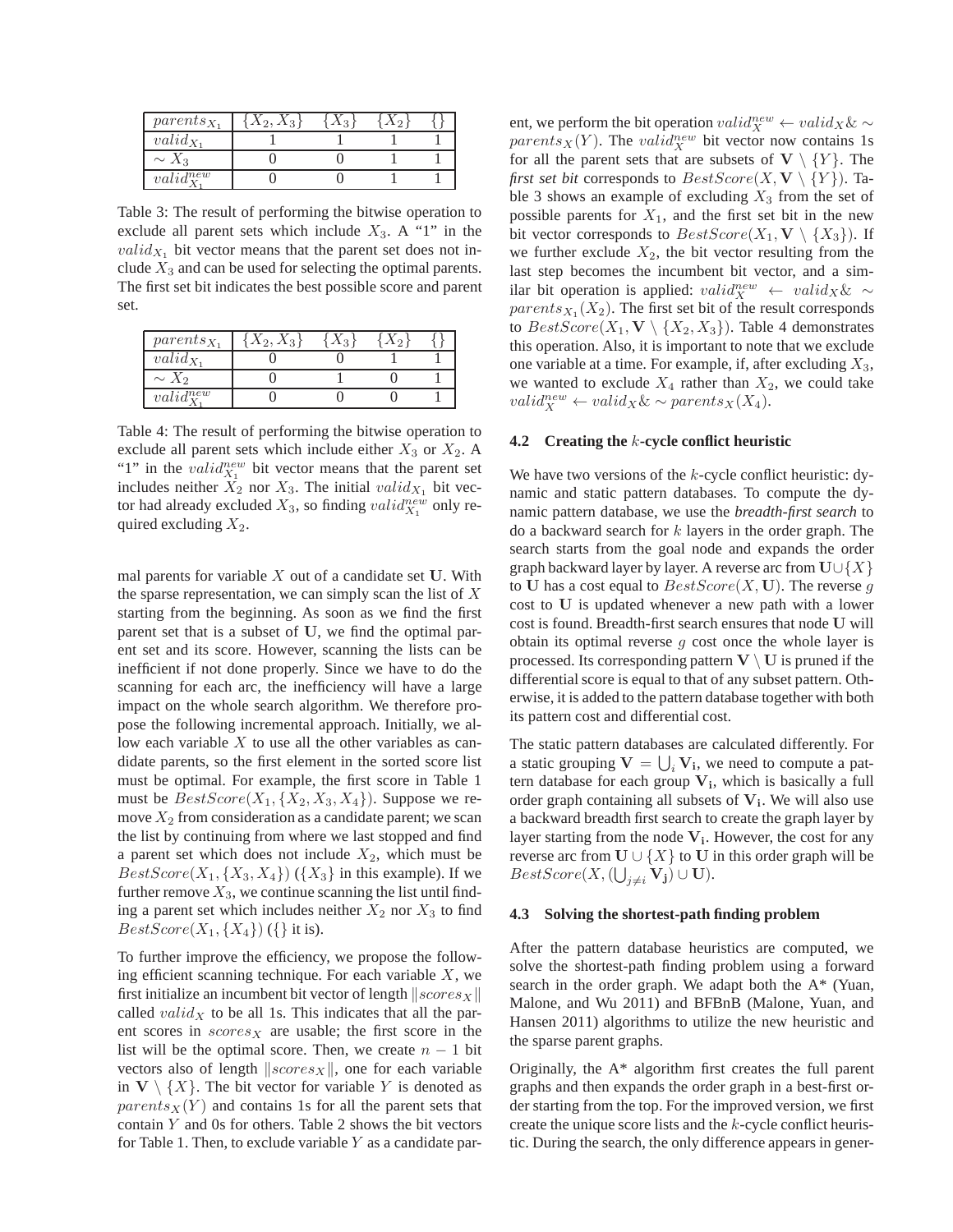

Figure 4: The number of parent sets stored in the full parent graphs ("Full"), the largest layer of the parent graphs ("Largest Layer"), and the sparse representation ("Sparse").

ating the successors of a node. For each successor  $\mathbf{U}\cup\{X\}$ of node U, we calculate its heuristic value according to the methods described in Sections 3.3 and 3.4. Looking up the cost  $BestScore(X, U)$  for the arc  $U \rightarrow U \cup \{X\}$  is achieved by using the sparse parent graphs.

The BFBnB algorithm is affected in a similar way. Originally it works by coordinating the expansion of the order graph and parent graphs layer by layer. In the improved version, the unique score lists and the heuristic are calculated first. The search part of the algorithm only needs to expand the order graph, during which generating successors works similarly as in the improved A\* algorithm.

## **5 Empirical Results**

We tested our new techniques on the A\* and BFBnB algorithms by comparing to their original versions<sup>1</sup>. The experiments were performed on a PC with 3.07 GHz Intel i7 processor, 16 GB of RAM, 500 GB of hard disk space, and running Ubuntu 10.10. We used benchmark datasets from the UCI machine learning repository (Frank and Asuncion 2010) to test the algorithms. For all the datasets, records with missing values were removed. All variables were discretized into two states around their means.

### **5.1 Memory savings of sparse parent graphs**

We first evaluated the memory savings made possible by using the sparse representation in comparison to the full parent graphs. In particular, we compared the maximum number of scores that have to be stored for all variables at once by each algorithm. A typical dynamic programming algorithm stores scores for all possible parent sets of all variables. BFBnB and memory-efficient dynamic programming (Malone, Yuan, and Hansen 2011) (assuming implementation optimizations) store all possible parent sets only in one layer of the parent graphs for all variables, so the size of the largest layer of all parent graphs is an indication of its space requirement. The sparse representation only stores the unique optimal parent sets for all variables at all layers.

Figure 4 shows the memory savings by the sparse representation. The number of unique scores stored by the sparse representation is typically several orders of magnitude smaller than the number of parent sets stored by the full representation. These results agree quite well with previously published results (de Campos and Ji 2010).

Due to Theorem 3, increasing the number of data records increases the maximum number of candidate parents. Therefore, the number of unique candidate parent sets increases as the number of records increases; however, many of the new parent sets are pruned. The number of variables also affects the number of candidate parent sets. Consequently, the number of unique scores increases as a function of the number of records and the number of variables. The amount of pruning is data-dependent, though, and is not easily predictable. In practice, we find the number of records to affect the number of unique scores more than the number of variables. Other scoring functions, such as BDe, exhibit similar behavior.

The results also suggest that the savings increase as the number of variables increases in the datasets. This implies that, while more variables necessarily increases the number of possible parent sets exponentially, the number of unique optimal parent sets increases much more slowly. Intuitively, even though we add more parents, only a small number of them are "good" parents for any particular variable.

#### **5.2 Heuristics vs sparse representation**

Both the new heuristic and the sparse representation can be used to improve the  $A^*$  and BFBnB algorithms. It is beneficial to have an understanding on how much improvement each technique contributes. Also, the new heuristic has two versions: static and dynamic pattern databases; each of them can be parameterized in different ways. We applied various parameterizations of the new techniques to the algorithms on the datasets Autos and Flag. For the dynamic pattern database, we varied  $k$  from 2 to 4. For the static pattern databases, we tried groupings 9-9-8 and 13- 13 for the Autos dataset and groupings 10-10-9 and 15-14 for the Flag dataset. The results are shown in Table 5.

The sparse representation helped both A\* and BFBnB algorithms to achieve much better efficiency and scalability. A\* ran out of memory on both of the datasets when using full parent graphs, but was able to solve both Autos (with

<sup>&</sup>lt;sup>1</sup>A software package named *URLearning* ("you are learning") implementing the A\* and BFBnB algorithms can be downloaded at http://url.cs.qc.cuny.edu/software.html.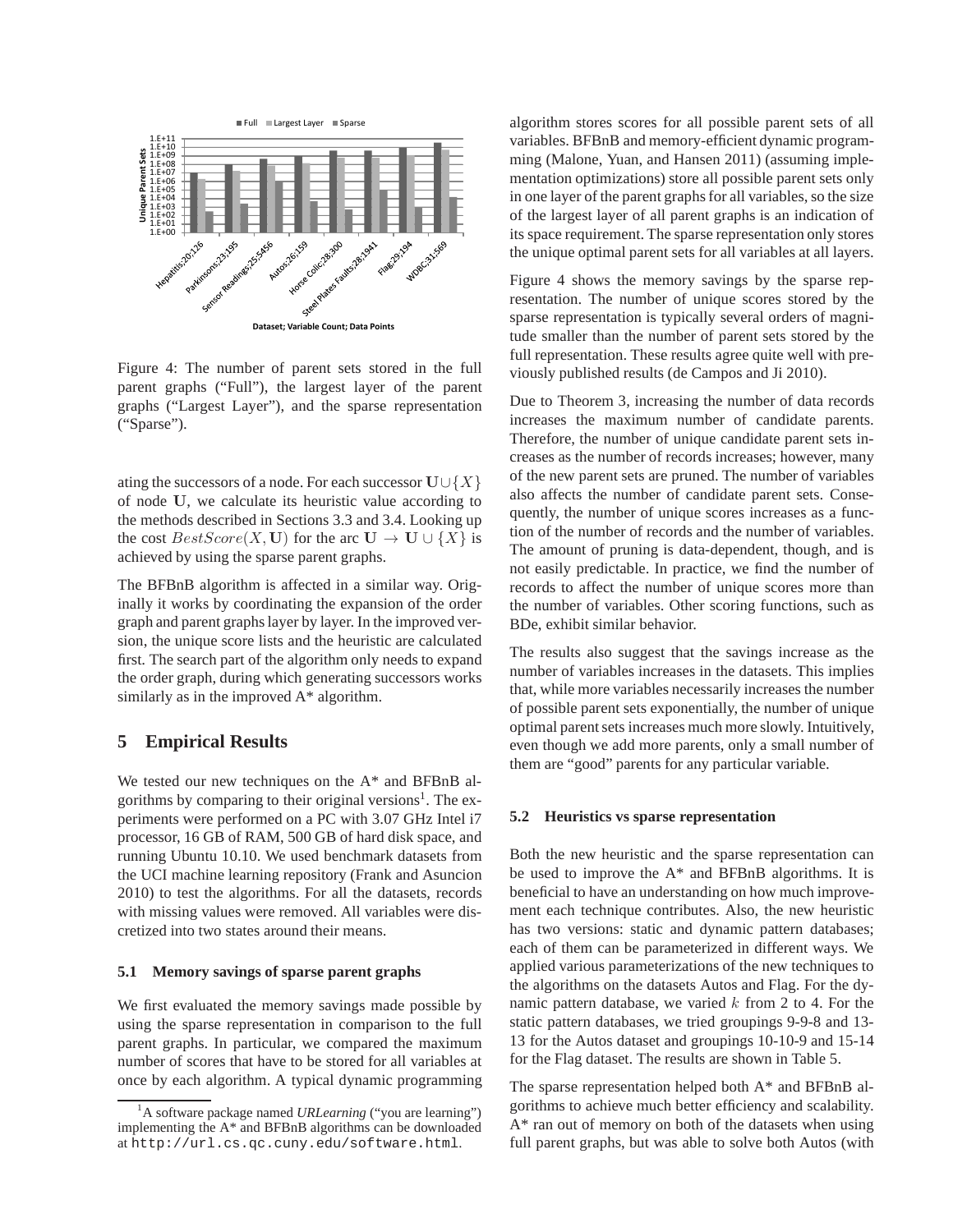| <b>Pattern Database</b> |                 | BFBnB. Full |                 | BFBnB, Sparse   |            | $A^*$ , Sparse |           |                        |
|-------------------------|-----------------|-------------|-----------------|-----------------|------------|----------------|-----------|------------------------|
| Dataset                 | Type            | <b>Size</b> | Time $(s)$      | <b>Nodes</b>    | Time $(s)$ | <b>Nodes</b>   | Time(s)   | <b>Nodes</b>           |
| Autos                   | Simple          | 26          | 2,690           | 62,721,601      | 461        | 62,721,601     | 674       | 35,329,016             |
| Autos                   | Dynamic, $k=2$  | 41          | 2,722           | 52,719,774      | 449        | 52,719,793     | 148       | $\overline{6,286,142}$ |
| Autos                   | Dynamic, $k=3$  | 116         | 2,720           | 49,271,793      | 468        | 49,271,809     | 76        | 2,829,877              |
| Autos                   | Dynamic, k=4    | 582         | 2,926           | 48,057,187      | 699        | 48,057,205     | 67        | 2,160,515              |
| Autos                   | Static, 9-9-8   | 1,280       | 2,782           | 57,002,704      | 495        | 57,002,715     | 228       | 9,763,518              |
| Autos                   | Static, 13-13   | 16,384      | 2,747           | 48,814,324      | 211        | 48,814,334     | 125       | 4,762,276              |
| Flag                    | Simple          | 29          | <b>OT</b>       | $\overline{OT}$ | <b>OT</b>  | <b>OT</b>      | OM        | OM                     |
| Flag                    | Dynamic, $k=2$  | 45          | $\overline{OT}$ | $\overline{OT}$ | 1,222      | 132,431,610    | 824       | 19,359,296             |
| Flag                    | Dynamic, $k=3$  | 149         | $\overline{OT}$ | $\overline{OT}$ | 788        | 79.332.390     | 207       | 5,355,085              |
| Flag                    | Dynamic, k=4    | 858         | <b>OT</b>       | <b>OT</b>       | 1,624      | 84,054,443     | 350       | 7,377,817              |
| Flag                    | Static, 10-10-9 | 2,560       | <b>OT</b>       | $\overline{OT}$ | 2,600      | 249,638,318    | <b>OM</b> | OM                     |
| Flag                    | Static, 15-14   | 49,152      | <b>OT</b>       | OТ              | 720        | 88.305.173     | 136       | 4,412,232              |

Table 5: A comparison of the enhanced A\* and BFBnB algorithms with various combinations of parent graph representations (full vs. sparse) and the heuristics (simple heuristic, dynamic pattern database with  $k = 2, 3$ , and 4, and static pattern databases with groupings 9-9-8 and 13-13 for the Autos dataset and groupings 10-10-9 and 15-14 for the Flag dataset). "Size" means the number of patterns stored; "Sparse" means the sparse parent graphs; "Full" means the full parent graphs; "Time" means the running time (in seconds), and "Nodes" means the number of nodes expanded by the algorithms; "OT" means the algorithm fail to finish within a 1-hour time limit set for this experiment; and "OM" means the algorithm used up all the RAM (16G). "A\*, Full" is not included because it ran out of memory in all cases.

any heuristic) and Flag (with some of the best heuristics) when using sparse parent graphs. Similarly, BFBnB ran out of time on the Flag dataset within the one hour time limit when using full parent graphs, but was able to solve the dataset using the sparse representation (except when using the simple heuristic); on Autos, the sparse representation helped improve the time efficiency of BFBnB by up to an order of magnitude. One last note here is the numbers of expanded nodes by BFBnB are slightly different when using the two representations; it is only because of the randomness in the local search method used to compute the initial upper bound solution for BFBnB.

Both the static and dynamic pattern databases helped A\* and BFBnB algorithms to improve efficiency and scalability. A\* with both the simple heuristic and the static pattern database with grouping 10-10-9 ran out of memory on the Flag dataset. The other pattern database heuristics enabled A\* to finish successfully. The dynamic pattern database with  $k = 2$  helped to reduce the number of expanded nodes significantly for both algorithms on the datasets. Setting  $k = 3$  helped even more. However, further increasing k to 4 often resulted in increased running time, and sometimes an increased number of expanded nodes as well. We believe that a larger  $k$  always results in a better heuristic; the occasional increase in expanded nodes is because the greedy strategy we used to choose patterns did not fully utilize the larger pattern database. The longer running time is reasonable though because it is less efficient to compute a heuristic value in larger pattern databases, and the inefficiency gradually overtook the benefit brought by the better heuristic. Therefore,  $k = 3$  seems to be the best parametrization for the dynamic pattern database in general. For the static pattern databases, we were able to test much larger groups as we do not need to enumerate all groups up to a certain size. The results suggest that larger groupings tend to result in tighter heuristic.

The sizes of the static pattern databases are typically much larger than the dynamic pattern databases. However, they are still negligible in comparison to the number of expanded search nodes in all cases. It is thus cost effective to try to compute larger but affordable-size static pattern databases to achieve better search efficiency. The results show that the best static pattern databases typically helped A\* and BFBnB to achieve better efficiency than the best dynamic pattern database, even when the number of expanded nodes is larger. The reason is calculating the heuristic values is more efficient when using static pattern databases.

### **5.3 Results on other datasets**

Since static pattern databases seem to work better than dynamic pattern databases in most cases, we tested A\* and BFBnB using static pattern database and sparse representation on all the datasets against the original algorithms. We used the simple static grouping of  $\lceil \frac{n}{2} \rceil - \lfloor \frac{n}{2} \rfloor$  for all the datasets, where  $n$  is the number of variables. The results are shown in Table 6.

For the BFBnB algorithm, the improved version was around 5 times faster than the original version and sometimes even orders of magnitude faster (e.g. Flag). The reduction in the number of expanded nodes is not as dra-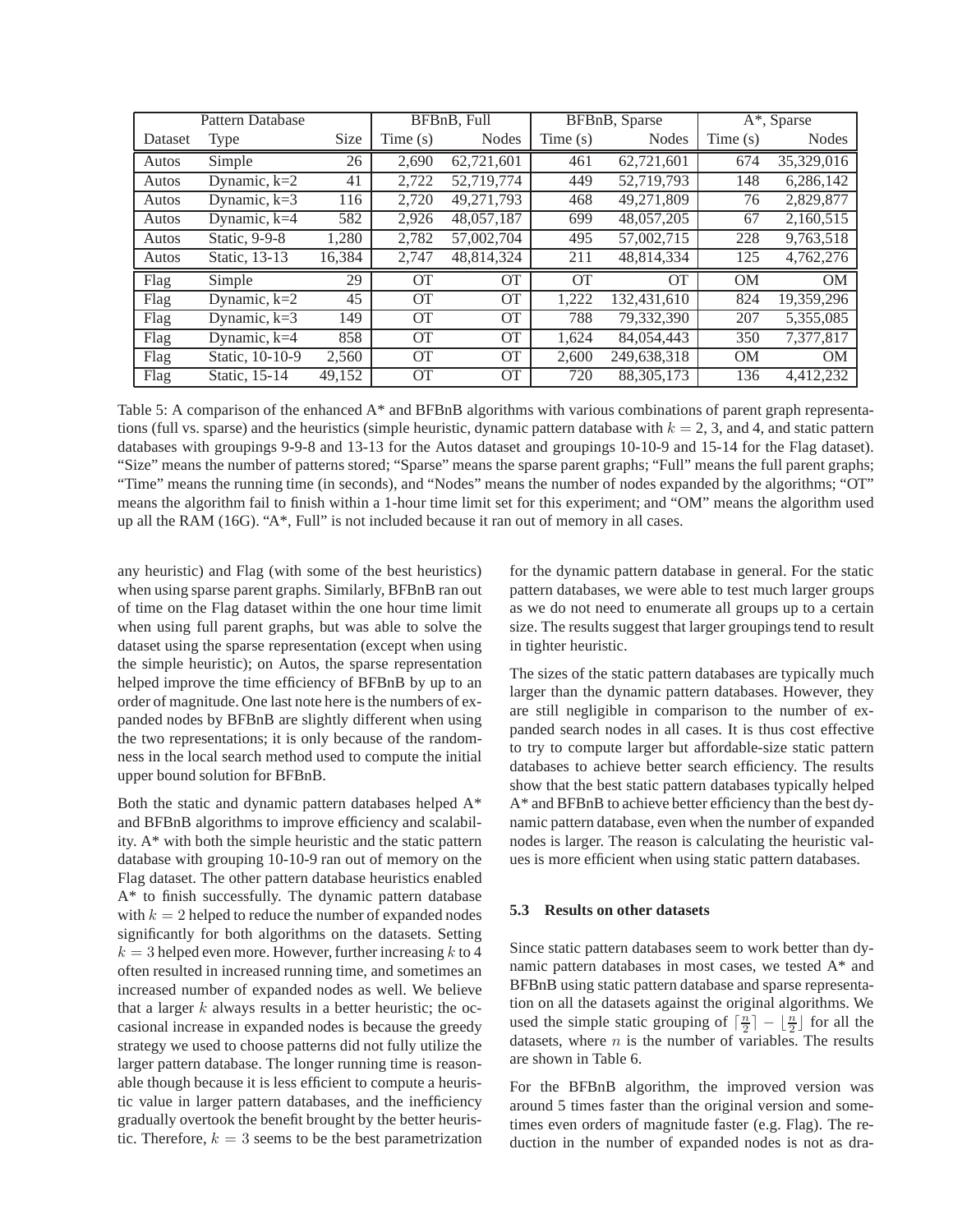| Dataset                    |    |       | Results      |               |              |           |            |
|----------------------------|----|-------|--------------|---------------|--------------|-----------|------------|
| Name                       | n  | N     |              | <b>BFBnB</b>  | BFBnB (SP)   | $A^*$     | $A^*$ (SP) |
| Hepatitis                  | 20 | 126   | Time(s)      | 9             |              | 6         | $\Omega$   |
|                            |    |       | <b>Nodes</b> | 610,974       | 129,889      | 411,150   | 8,565      |
| Parkinsons                 | 23 | 195   | Time(s)      | 100           | 19           | 100       | 15         |
|                            |    |       | <b>Nodes</b> | 8,388,607     | 4,646,877    | 8,388,607 | 1,152,576  |
| <b>Sensor Readings</b>     | 25 | 5,456 | Time(s)      | 632           | 3.121        | OМ        | 731        |
|                            |    |       | <b>Nodes</b> | 33,554,431    | 33,554,430   | OМ        | 3,286,650  |
| Autos                      | 26 | 159   | Time(s)      | 1,170         | 211          | OМ        | 111        |
|                            |    |       | <b>Nodes</b> | 53,236,395    | 48,814,295   | OM        | 4,762,276  |
| Horse Colic                | 28 | 300   | Time(s)      | 4,221         | 678          | <b>OM</b> | <b>OM</b>  |
|                            |    |       | <b>Nodes</b> | 268,435,455   | 74,204,000   | <b>OM</b> | <b>OM</b>  |
| <b>Steel Plates Faults</b> | 28 | 1.941 | Time(s)      | 7.913         | 4.544        | <b>OM</b> | <b>OM</b>  |
|                            |    |       | <b>Nodes</b> | 268,435,455   | 264,887,347  | <b>OM</b> | <b>OM</b>  |
| Flag                       | 29 | 194   | Time $(s)$   | 12,902        | 421          | <b>OM</b> | 147        |
|                            |    |       | <b>Nodes</b> | 354,388,170   | 88, 305, 173 | OM        | 4,412,232  |
| WDBC                       | 31 | 569   | Time(s)      | 93,382        | 26,196       | OМ        | <b>OM</b>  |
|                            |    |       | <b>Nodes</b> | 1.353.762.809 | 273.746.036  | OМ        | <b>OM</b>  |

Table 6: A comparison on the number of nodes expanded and running time (in seconds) of the A\* and BFBnB algorithms enhanced by both static pattern database with grouping  $\lceil \frac{n}{2} \rceil - \lfloor \frac{n}{2} \rfloor$ , where *n* is the number of variables, and sparse representation of parent scores (denoted by "SP") against the original versions of these algorithms. "n" is the total number of variables, and "N" is the number of data points.

matic, however. The main reason is that the original BF-BnB algorithm interleaves expanding the order graph and the full parent graphs during the search, while the improved version first calculates the sparse representation of parent scores, and then performs the search. It is much more efficient to compute the sparse representation than computing the full parent graphs. However, on the dataset Sensor Readings, the improved BFBnB algorithm runs slower than the original version. There are two potential explanations. First, this particular dataset has a large number of data points, which makes the sparse representation not truly sparse. Second, the new heuristic seems to be not much tighter than the simple heuristic on this dataset, because the numbers of expanded nodes are very similar in both cases.

The benefits of the new techniques are more obvious when applied to A\*. For the datasets on which the original algorithm was able to finish, the improved algorithm was up to one order of magnitude faster; the number of expanded nodes is also significantly reduced. In addition, it was able to solve three larger datasets: Sensor Readings, Autos, and Flag. The running time on each of those datasets is pretty short, which indicates that once the memory consumption of the parent graphs was reduced, the A\* algorithm was able to use more memory for the order graph and solved the search problems rather easily.

### **6 Concluding Remarks**

The shortest-path finding formulation of the learning problem presented in (Yuan, Malone, and Wu 2011) makes two orthogonal directions of research natural. One is the development of search algorithms for learning optimal Bayesian networks, represented by the A\* and BFBnB algorithms developed in (Yuan, Malone, and Wu 2011; Malone et al. 2011). One contribution of this paper is the sparse representation of the parent graphs which only store the unique optimal parent sets and scores. The method improves the time and space efficiency of the parent graph part of the search and thus falls in the first direction.

The second direction, which we believe is equally important, is the development of search heuristics. Another contribution of this paper is a new admissible heuristic called the k-cycle conflict heuristic developed based on the additive pattern databases. We tested the A\* and BFBnB algorithms enhanced by the new heuristic and the sparse representation on a set of UCI machine learning datasets. The results show that both of the new techniques contributed to significant improvement in the efficiency and scalability of the algorithms. We therefore believe the new methods represent another significant step forward in exact Bayesian network structure learning.

As future work, we plan to investigate better approaches to obtaining the groupings for the static pattern databases. It could be based on prior knowledge, or some initial estimation of the correlation between the variables. Such groupings are expected to work better than the simple grouping we tested in this paper.

**Acknowledgements** This work was supported by NSF grants IIS-0953723 and EPS-0903787.